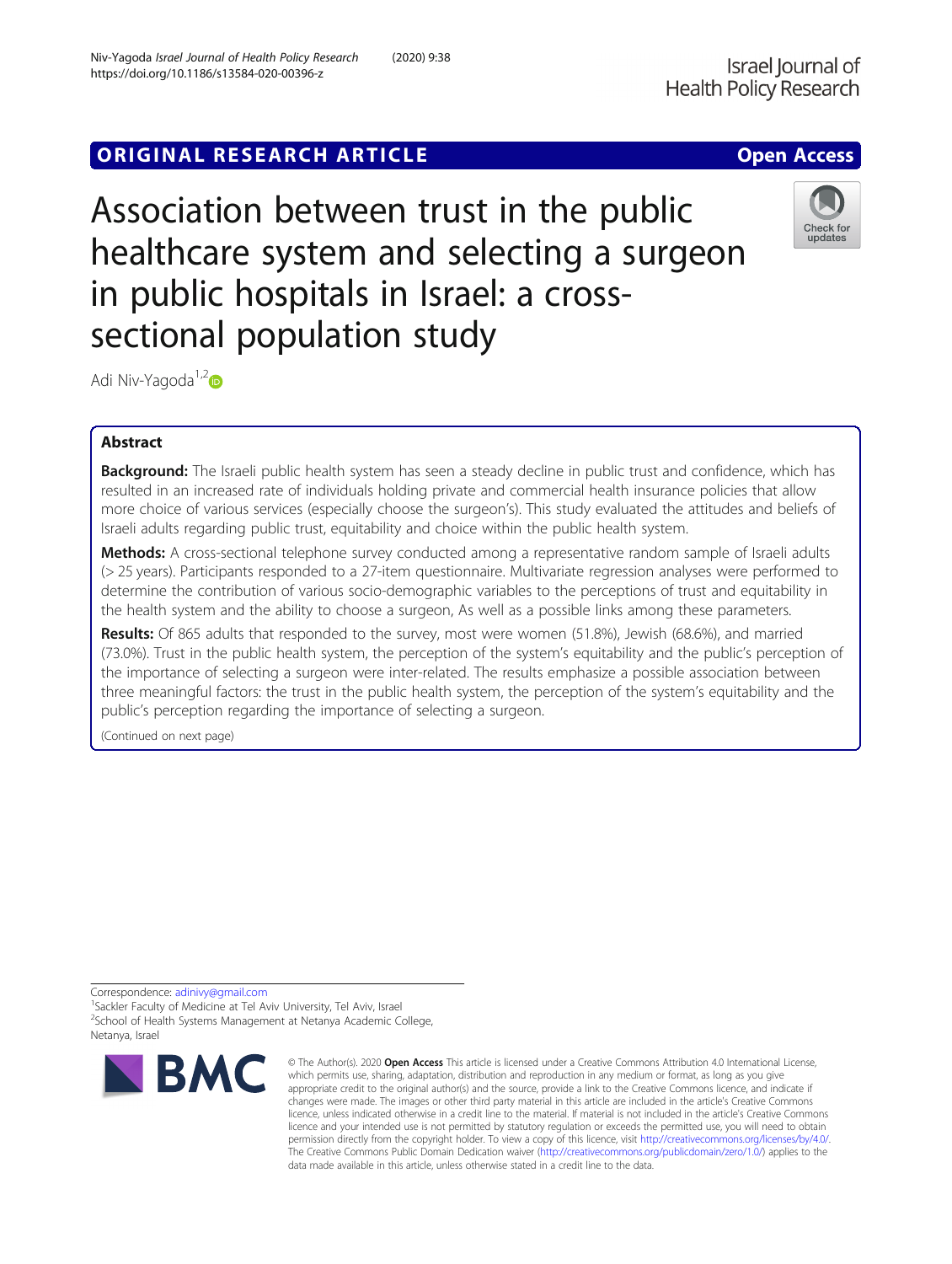# (Continued from previous page)

**Conclusions:** Public trust in the public health system is a fundamental condition for maintaining an efficient and equitable health system in Israel. The survey suggests that uncertainty regarding the identity of the surgeon who will perform a procedure in a public hospital may be linked to a sense of insecurity and distrust of the public in the public health system. This study did not examine the causal relationship between the various factors, but the study data suggests a possible link between lower trust in the system and a lower perception of its equitability, and a subsequent associated increase in the public's desire to select a surgeon. This study suggests to recognize public trust as a central and significant tool to strengthen public health system. One of the ways to strengthen the public's confidence in the public health system could be to provide the patient with reliable information regarding parameters such as the identity of the senior surgeon in the operating room or the surgeon's suitability for the patient's medical condition.

Keywords: Public health system, Trust, Confidence, Surgeon selection, National Health insurance law, Regulation in health, Public hospital, Equality in health, Policy makers

# Introduction

In January 1995, the National Health Insurance Law came into effect in Israel [\[1](#page-10-0)]. This law redefined the healthcare services that permanent residents are entitled to receive from the public health system. Within this law, the state undertook to provide permanent residents with a basket of health services through health maintenance organizations (HMOs), independently of the individual's ability to pay (In some situations there is a payment of deductible from the insured). The HMOs provide health services to the insured within their respective communities or within the HMOs' network of affiliated hospitals. These services are provided in HMO clinics or through the purchase of services from external suppliers (for example: independent doctors, laboratories, medical Center's and more), primarily hospitals, which account for the main HMO expenditures.

The law sought to break the link between the individual's economic ability and the receipt of needed (i.e., medically justified) treatments, and all in accordance with the basket of medical services and the conditions defined by law. Services are provided by four competing HMOs (Clalit Health Services, Maccabi Healthcare Services, Leumit Health Care Services and Kupat Holim Meuhedet) to which an individual registers. Individuals can also switch from one HMO to another, under certain limits defined by the law. Members of each HMO have the freedom to choose between service providers, including physicians; however, since the resources of the public health system are limited, the law allows for some limits on this freedom of choice in order to enable HMOs and hospitals to plan and manage resources efficiently. Hence, according to the National Health Insurance Law, an HMO member is entitled to choose a service only from among a list of national or regional providers approved by the HMO or by the national health system. The law further stipulates that each HMO can determine the criteria for selecting between service providers and their scope in accordance with guiding criteria set out in the regulations [[2\]](#page-10-0). These criteria must be transparent and available to the public. In recent years, and following policy changes, regulatory rules have been created that have also influenced the issue of choice (e.g. new rule requiring waiting period between seeing the same doctor in a public clinic and after in private).

The issue of the "scope of choice" within the public health system preoccupies all elements in the healthcare system, hinging on the axis between increased recognition of the individual's autonomy and the desire to allow more patient choice within the system, and between recognizing the limitations of resources and the influence of choice on the realization of the principle of equitability and on the makeup of the public health system. This professional and public discussion has accompanied the health system since the beginning, intensifying over the years. Especially because studies indicate that the public in Israel believe it is important to choose hospitals and surgeon's [\[3](#page-10-0)].

One of the main problems of the Israeli public health system is the steady decline in public trust and confidence in the public health system that may be attributed to various incentives, the lengths of public service queues, a sense of uncertainty and bureaucracy [\[4,](#page-10-0) [5\]](#page-10-0).

One of the expressions of this trust decline was a sharp increase in the rate of individuals holding private and commercial health insurance policies, so that many Israeli residents have both the public health insurance they are entitled to by law and a commercial/private insurance [\[5](#page-10-0), [6](#page-10-0)].

It was hypothesized that the public's perception of the public health system as unequitable and untrustworthy nourishes the public's sense of need to select their service provider, e.g., a surgeon, and therefore to hold private insurance, which allows greater choice of service providers. As a result, the public's perception translates into large private health expenditure [\[6](#page-10-0)–[11\]](#page-10-0).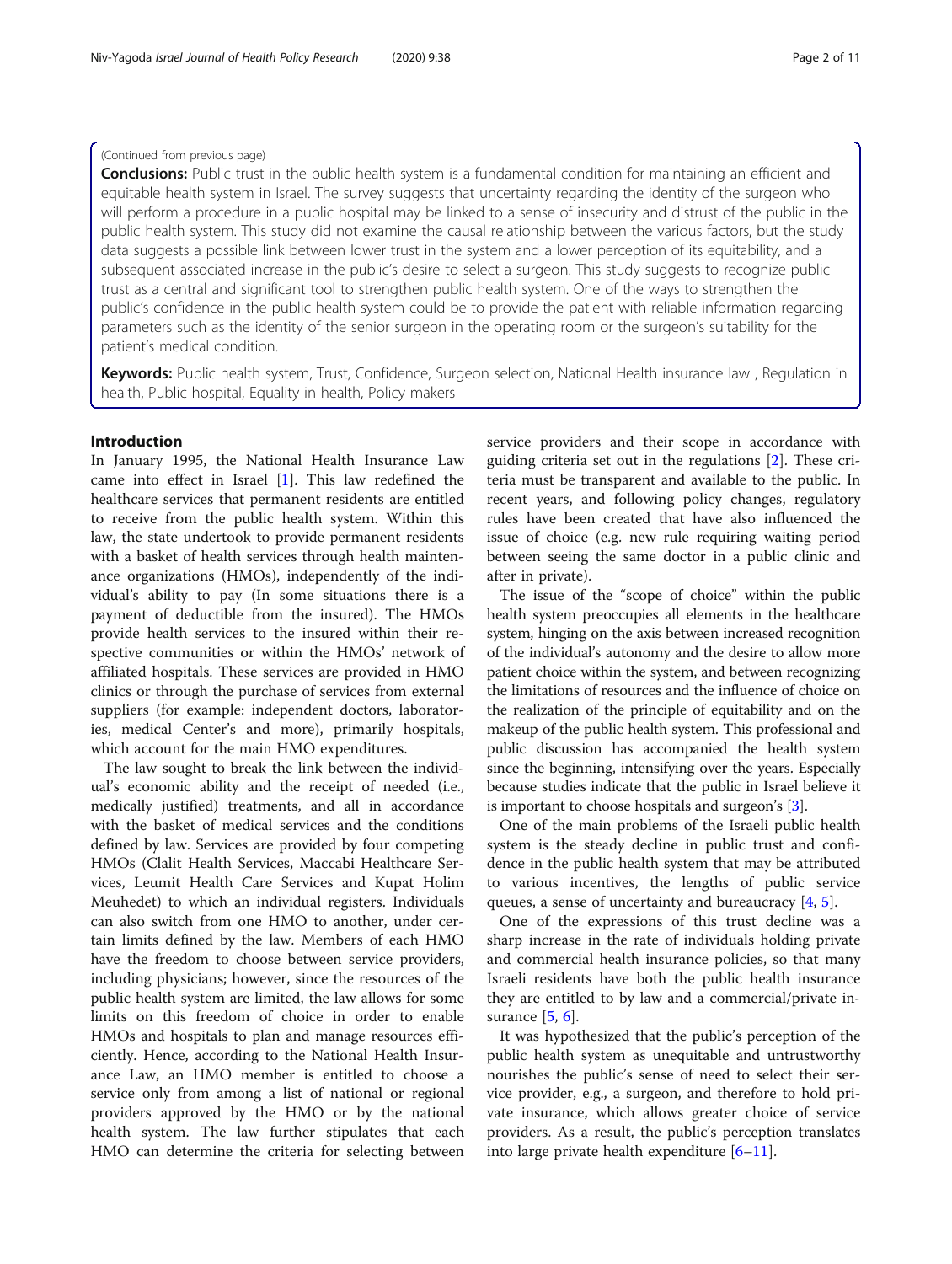As a preliminary stage for this study, qualitative research was conducted among senior policy makers in the health care system. Semi-structured interviews were conducted with 27 senior managers and policy makers from the Ministry of Health; Ministry of Finance; health clinics; public hospitals; private hospitals; academia; insurance companies; organizations and associations. Indepth, semi-structured interviews, were used as a window for understanding and structuring processes from the point of view of this unique and essential group. The qualitative analysis was performed using the 'Narralizer' software that helps the researcher to encode the interviewed meaning units, and to identify and map patterns and categories. As part of integrative methodology, the qualitative research findings served as the basis for the quantitative survey which is the focus of this article.

The qualitative preliminary study found that, in the opinion of the policymakers interviewed, the public's trust in the public system constitutes an essential factor for its functioning, and for the efficiency of the health system in Israel. Public trust was identified by the policymakers as having a major and significant impact on public behavior (purchasing insurance and turning to private medicine). They also indicated that the patients' sense of uncertainty in the public health system as a factor that undermines trust. In the opinion of policymakers, it is the public's confidence in the public health system that affects the feeling of having to choose a surgeon. The lower the confidence in the health system, the greater the patient's desire to choose the surgeon's identity [\[12\]](#page-10-0).

In this quantitative study presented in this article, we evaluated the attitudes and beliefs of a representative sample of Israeli adults regarding trust in public health system, equitability and choice a surgeon's within the public health system.

# Methods

### Study design and participants

A survey was conducted by telephone February 2018 among a random sample of adult Israelis (25 years of age and older), representing all segments of society. The participants' contact details were was obtained from a national database by Geocartography Knowledge Group. Interviews were conducted, as needed, in Hebrew, Arabic or Russian by surveyors from Geocartography (Tel Aviv, Israel).

#### Data collection

For this study we constructed a 27-item questionnaire to measure the attitudes and beliefs of the Israeli public regarding equatability and choice within the public health system. An initial pool of items was compiled based on consultation with psychometricians and experts in health

policy and statistical research methods. The questionnaire included questions on participant demographics as well as statements to which the respondents had to indicate their agreement on a 4-point Likert scale (1, Agree to a very great extent, 2, Agree to a great extent, 3, Agree slightly, 4, Do not agree).

The questionnaire was chosen in order to provide an accurate comparison to the National questionnaire (Survey of Public Opinion on the Level of Service and Performance of the Healthcare System in Israel). To ensure the clarity of the statements and frequency of responses to each statement, a pilot study was initially conducted with 50 interviewees.

### Statistical analysis

The data collected in the questionnaires were typed and reviewed (checking the validity of "closed" variables). Then, a factor analysis was performed, combining the variables and creating a temporary summary score (index) that expressed the average obtained from all of the answers given on the same scale. Mean and standard deviation (SD) were calculated for each of the statements, as well as for groups of statements from the same area. In addition, alpha Cronbach reliability tests were performed followed by principle component analysis with varimax rotation. This rotation allows differentiating among the indices of the various factors.

Univariate and multivariate regression analyses were conducted to determine the socio-demographic variables (age, income, health status, education, gender, sector, marital status, HMO membership) contributing to "trust in the public health system", "the perception of the health system as inequitable" and "the importance of selecting a surgeon". Regression analysis was also performed to determine the contribution of "the perception of the health system as inequitable" and "trust in the public health system" to "the importance of selecting a surgeon".

# Results

A total of 865 Israeli adults responded to the survey (sampling error +/− 3.2% at 0.95 statistical interval), and the response rate was 31%. Table [1](#page-3-0) (Socio-demographic characteristics of the study participants) presents the raw sample data prior to the weighting, the data after standardization and the data from the Central Bureau of Statistics. In purpose to express a representative sample of the Israeli population each group as been sampled went a process of standardization to got a relative weight in the population of Israel according to data from the C.B.S. Most participants were women (51.8%), Jewish (68.6%), and married (73.0%). A quarter of the participants (162, 18.8%) were older than 65 years and 34.1% (294) were 45–64 years old. In terms of religious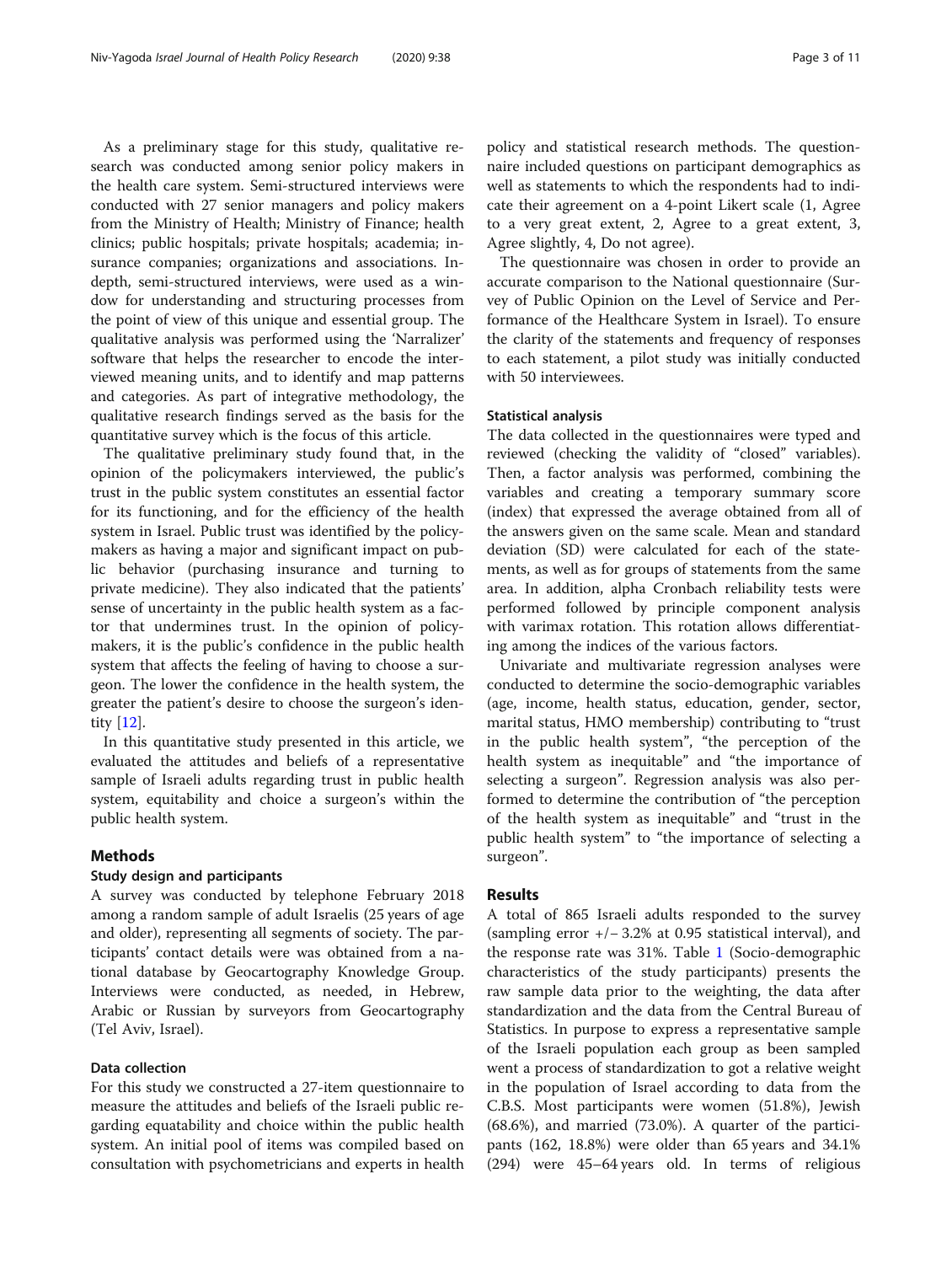# <span id="page-3-0"></span>Table 1 Socio-demographic characteristics of the study participants<sup>1</sup>

| Variables                                                                | Study<br>population<br>$N = 865$<br>n(%) | Distribution prior to the<br>weighting<br>$N = 856$<br>n(%) | Statistical data of The Centra<br>Bureau of Statistics (CBS)<br>n(%) |
|--------------------------------------------------------------------------|------------------------------------------|-------------------------------------------------------------|----------------------------------------------------------------------|
| Gender                                                                   |                                          |                                                             |                                                                      |
| Male                                                                     | 417 (48.2%)                              | 333 (38.5%)                                                 | 48.4%                                                                |
| Female                                                                   | 448 (51.8%)                              | 532 (61.5%)                                                 | 51.6%                                                                |
| Sector                                                                   |                                          |                                                             |                                                                      |
| Jewish sector (general)                                                  | 593 (68.6%)                              | 618 (71.4%)                                                 | 62.9%                                                                |
| Jewish (Immigrants from the former Soviet Union)                         | 138 (16.0%)                              | 129 (14.9%)                                                 | 16.0%                                                                |
| Arabic (Non Jewish)                                                      | 134 (15.5%)                              | 118 (13.6%)                                                 | 21.1%                                                                |
| Age, years                                                               |                                          |                                                             |                                                                      |
| $25 - 34$                                                                | 211 (24.4%)                              | 68 (7.9%)                                                   | 24.1%                                                                |
| $35 - 44$                                                                | 197 (22.8%)                              | 182 (21.0%)                                                 | 22.4%                                                                |
| $45 - 54$                                                                | 155 (18.0%)                              | 158 (18.3%)                                                 | 17.9%                                                                |
| $55 - 64$                                                                | 139 (16.1%)                              | 214 24.7%)                                                  | 15.4%                                                                |
| > 65                                                                     | 162 (18.8%)                              | 243 (28.1%)                                                 | 20.2%                                                                |
| Religious orientation (Jewish)                                           |                                          |                                                             |                                                                      |
| Secular                                                                  | 382 (52.2%)                              | 402 (53.8%)                                                 | 44.2% <sup>2</sup>                                                   |
| Traditional                                                              | 209 (28.6%)                              | 143 (19.1%)                                                 | 35.1%                                                                |
| Religious and ultra-orthodox                                             | 141 (19.2%)                              | 202 (27.1%)                                                 | 20.2%                                                                |
| Parents' Country of Origin                                               |                                          |                                                             |                                                                      |
| Israel (Second generation that born in Israel)                           | 198 (27.1%)                              | 155 (20.7%)                                                 | 54.5% <sup>3</sup>                                                   |
| Eastern Origin (countries of the basin and the eastern<br>Mediterranean) | 204 (28.0%)                              | 213 (28.5%)                                                 | 26.6%                                                                |
| Western Origin) Western and Eastern European countries)                  | 163 (22.3%)                              | 234 (48.9%)                                                 | 18.8%                                                                |
| Did not answer                                                           | 15 (1.7%)                                | 14 (1.9%)                                                   |                                                                      |
| <b>Marital Status</b>                                                    |                                          |                                                             |                                                                      |
| Single                                                                   | 126 (14.6%)                              | 53 (6.1%)                                                   | 14.2%                                                                |
| Married                                                                  | 632 (73%)                                | 685 (79.2%)                                                 | 70.9%                                                                |
| Divorced/separated                                                       | 38 (4.4%)                                | 41 (4.7%)                                                   | 9.2%                                                                 |
| Widowed                                                                  | 41 (4.7%)                                | 63 (7.3%)                                                   | 5.7%                                                                 |
| <b>Education</b>                                                         |                                          |                                                             |                                                                      |
| Elementary & High school                                                 | 415 (48.0%)                              | 461 (53.3%)                                                 | 48.2%                                                                |
| Higher education                                                         | 450 (52.0%)                              | 404 (46.7%)                                                 | 51.8%                                                                |
| Monthly income (New Israeli Shekels)                                     |                                          |                                                             |                                                                      |
| >4100 < 4000                                                             | 75 (8.7%)                                | 85 (9.8%)                                                   | 7.5%                                                                 |
| 4100-6200 4-6.5                                                          | 53 (6.2%)                                | 58 (6.7%)                                                   | 10.7%                                                                |
| 6201-8600 6.5-8                                                          | 66 (7.6%)                                | 63 (7.3%)                                                   | 7.1%                                                                 |
| 8601-10,900 8-10                                                         | 90 (10.4%)                               | 91 (10.5%)                                                  | 10.3%                                                                |
| 10,901-13,500 10-13                                                      | 67 (7.8%)                                | 84 (9.7%)                                                   | 14.6%                                                                |
| 13,501-16,600 13-17                                                      | 87 (10.1%)                               | 84 (9.7%)                                                   | 15.3%                                                                |
| 16,601-20,400 17-24                                                      | 70 (8.1%)                                | 70 (8.1%)                                                   | 12.8%                                                                |
| $> 20,400$ 24+                                                           | 68 (7.8%)                                | 73 (8.4%)                                                   | 9.8%                                                                 |
| >45,000                                                                  | 12 (1.3%)                                | 12 (1.4%)                                                   |                                                                      |
| Did not answer                                                           | 277 (32.0%)                              | 245 (28.3%)                                                 | 11.8%                                                                |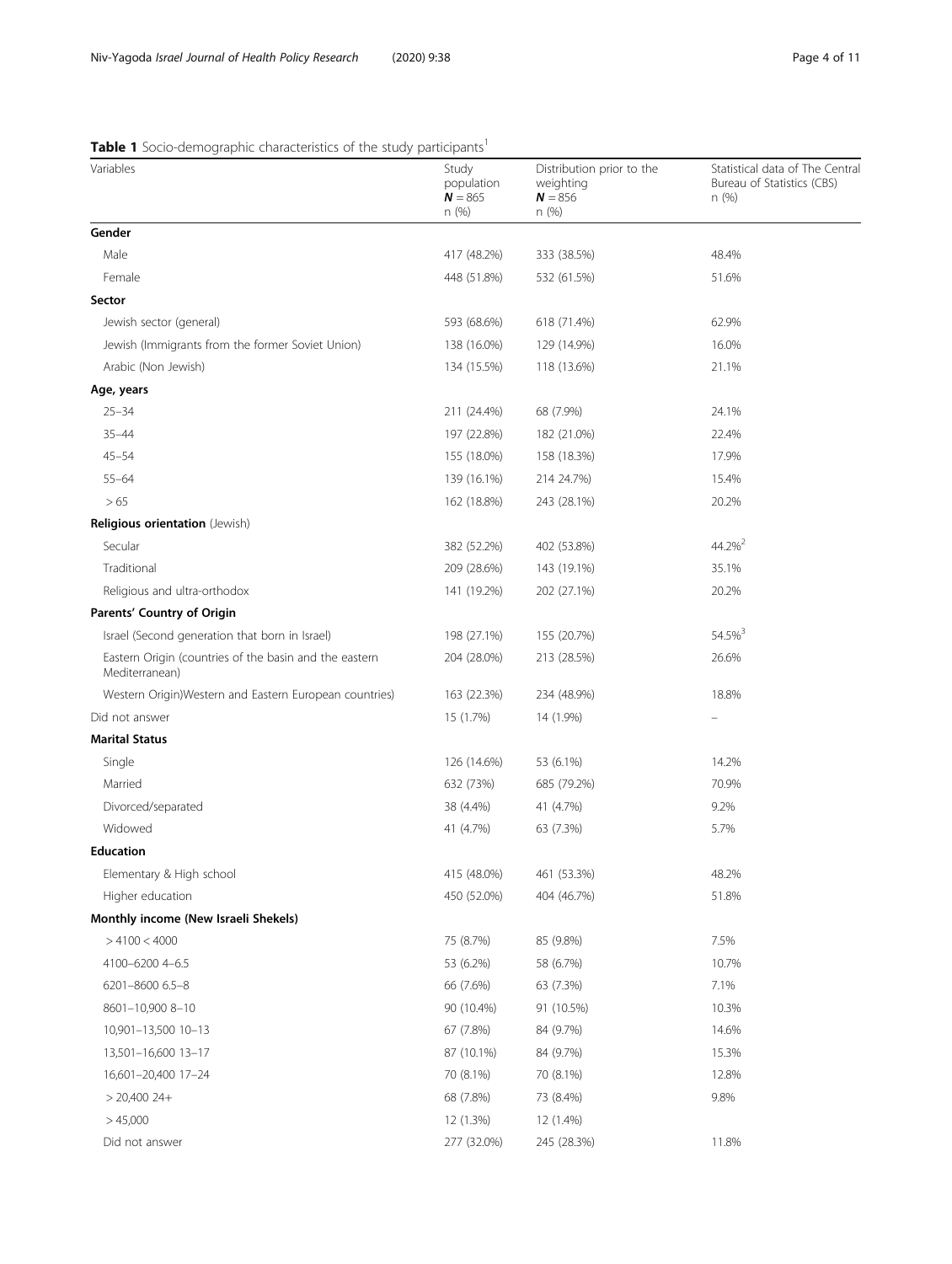|  |  | <b>Table 1</b> Socio-demographic characteristics of the study participants <sup>1</sup> (Continued) |  |
|--|--|-----------------------------------------------------------------------------------------------------|--|
|  |  |                                                                                                     |  |

| Variables                                                                     | Study<br>population<br>$N = 865$ | Distribution prior to the<br>weighting<br>$N = 856$ | Statistical data of The Central<br>Bureau of Statistics (CBS)<br>n(%) |
|-------------------------------------------------------------------------------|----------------------------------|-----------------------------------------------------|-----------------------------------------------------------------------|
|                                                                               | n(%)                             | n(%)                                                |                                                                       |
| Self-rated health                                                             |                                  |                                                     |                                                                       |
| Very good                                                                     | 392 (45.3%)                      | 349 (40.3%)                                         | 51.6%                                                                 |
| Good                                                                          | 336 (38.8%)                      | 369 (42.7%)                                         | 30.7%                                                                 |
| Not so good                                                                   | 95 (11.0%)                       | 103 (11.9%)                                         | 12.8%                                                                 |
| Not good                                                                      | 13 (1.5%)                        | 18 (2.1%)                                           | 12.8%                                                                 |
| Bad                                                                           | 6(0.7%)                          | 6(0.7%)                                             | 4.7%                                                                  |
| <b>Chronic disease</b> (A chronic disease is one lasting<br>6 months or more) | 42 (27.9%)                       | 277 (32.0%)                                         | 34.1%                                                                 |
| HMO membership                                                                |                                  |                                                     |                                                                       |
| Clalit Health Services                                                        | 468 (54.1%)                      | 438 (50.6%)                                         | 52.1%                                                                 |
| Maccabi Health Services                                                       | 205 (23.7%)                      | 201 (23.2%)                                         | 25.7%                                                                 |
| Meuhedet                                                                      | 105 (12.2%)                      | 125 (14.5%)                                         | 13.9%                                                                 |
| Leumit                                                                        | 58 (6.7%)                        | 77 (8.9%)                                           | 8.3%                                                                  |
| Did not answer                                                                | 28 (3.3%)                        | 24 (2.8%)                                           | $\equiv$                                                              |

<sup>[1](#page-3-0)</sup>Table 1 presents the raw sample data and the data after standardization. In this study each group as been sampled and got a relative weight in the population of Israel (according to data from the Central Bureau of Statistics).

<sup>2</sup>CBS segmentation method: secular, religious, traditional, non-religious, religious, ultra-Orthodox.

<sup>3</sup>CBS Social Survey)Tested by Father's country of origin).

orientation, over half of the participants (350, 47.8%) defined themselves as traditional or religious. Most participants were first-generation Israelis (367, 50.3%) and over a quarter (198, 27.1%) were second-generation Israelis. Half of the participants (415, 48.0%) had a Elementary and high school education and another 52.0% (450) had post-secondary education. Most of the participants (728, 84.1%) reported having good to very good health; 242 (27.9%) reported a chronic illness. Considering that the average wage in Israel at the time of the study was 9800 New Israeli Shekels (NIS), about a quarter of the participants (194, 22.5%) had an income below NIS 8600, and 24.2% (244) had an income between NIS 8600 and 16, 600. As with the distribution of the population, about half of the sample reported that they were registered at Clalit Health Services, about 23.7% at Maccabi and the small number of participants in the Meuhedet / Leumit health fund. The overwhelming majority of the sample (83.5%) reported that they had supplementary health insurance (SHS) through the HMO, and about half of the sample (48.3%) reported that they had private / commercial health insurance.

# Correlation between trust in the health system, the importance of selecting a surgeon and perceived equitability in the public health system

The extent of participant agreement with each of the statements on trust, surgeon selection and perceived equitability in the public health system are summarized in Table [2](#page-5-0). Evaluation of the percentage of respondents

that expressed great to very great agreement with each statement showed that less than half of the respondents (41.0%) agreed that the public healthcare system is equitable. Over half of the respondents agreed that one has to have connections and money to receive good and beneficial medical treatment (54.4 and 57.3%, respectively). Over half of the respondents (56.2%) agreed that people who have private medical insurance or complementary health insurance receive better healthcare within the public health system. Most respondents (84.8%) agreed that the queues in the public health system are always longer than those for private healthcare, 29.6% agreed that the public health system should allow shortening queues by private pay.

Over half of the respondents (53.1%) agreed that in the public health system the queues for surgery are determined according to medical justification or medical need. Most participants trust their HMO physician and hospital physician (72.5 and 69.5%, respectively), and most (82.0%) agreed that everyone should be allowed to choose a surgeon, free of charge, in public hospitals. The majority of respondents considered selecting the surgeon and the hospital for surgery as important to very important (90.1 and 92.4%. respectively).

# Association between perceptions of trust, the importance of selecting a surgeon and equitability of the public health system

Table [3](#page-5-0) shows the results of Pearson's correlation between statements on "perception of the equitability of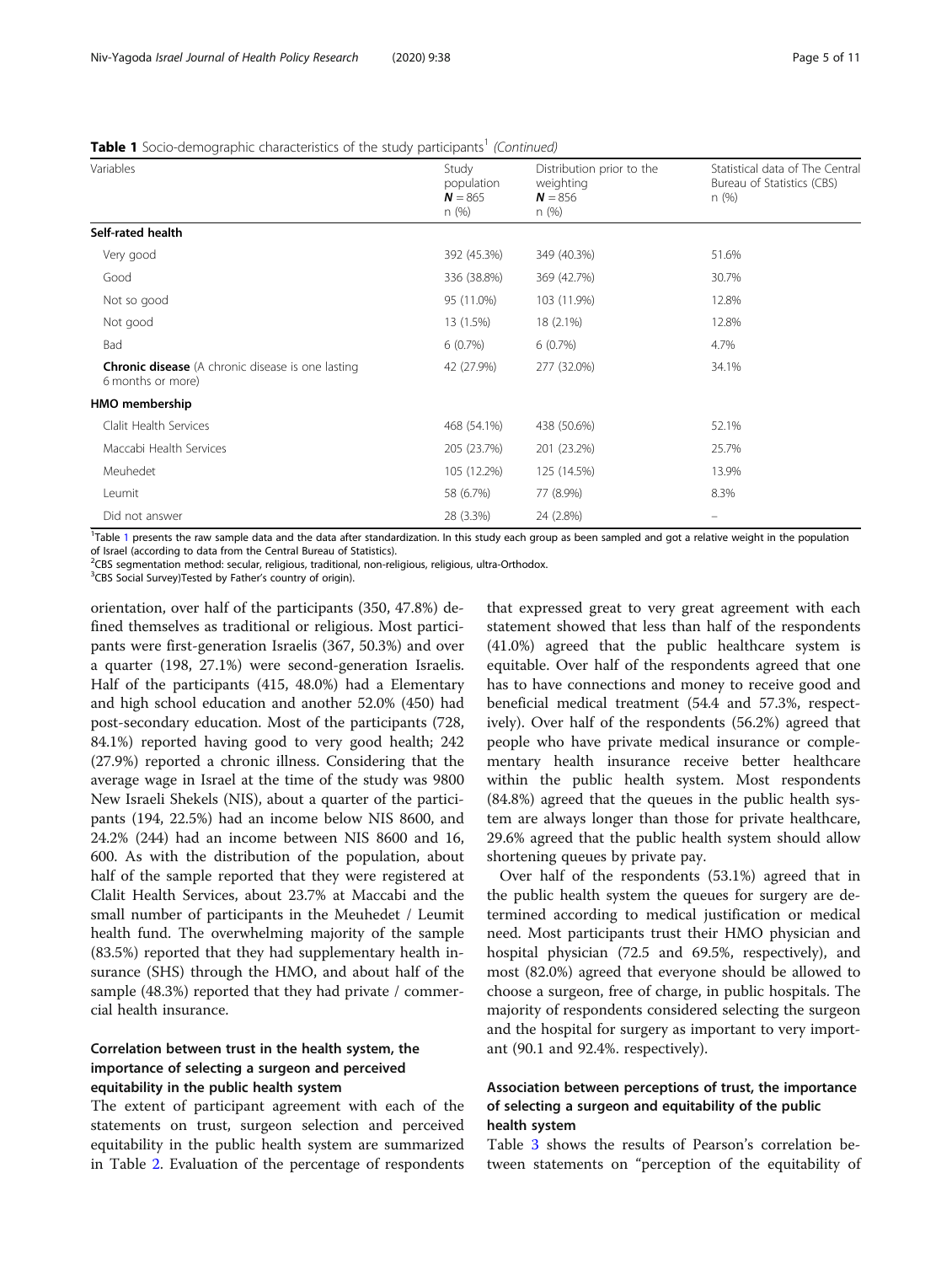# <span id="page-5-0"></span>Table 2 Participants' perceptions regarding choice, equatability and trust in the public health system

|                                                                                                                                            | Study population $N = 865$         |                                  |                     |                            |                 |  |
|--------------------------------------------------------------------------------------------------------------------------------------------|------------------------------------|----------------------------------|---------------------|----------------------------|-----------------|--|
| <b>Statement</b>                                                                                                                           | Agree to a<br>very great<br>extent | Agree to a<br>great extent agree | Somewhat            | <b>Disagree</b>            | Do not<br>know  |  |
| To receive good and beneficial medical treatment, one has to have<br>connections.                                                          | n (28.9%)                          | n (25.5%)                        | n (20.7%)           | n (22.8%)                  | n.<br>$(2.1\%)$ |  |
| To receive good and beneficial medical treatment, one has to have money.                                                                   | n (26%)                            | n (31.3%)                        | n (18.9%)           | n (23.4%)                  | n.<br>$(0.5\%)$ |  |
| Those who have private medical insurance or complementary health<br>insurance receive better health care within the public health system.  | n (21.3%)                          | n 34.9%)                         | n (19.9%)           | n (19.3%)                  | n.<br>$(4.6\%)$ |  |
| In the public health system, the queues for surgery are determined according<br>to medical justification or medical need.                  | n (14.3%)                          | n (38.8%)                        | n (24.5%)           | n (13.6%)                  | n.<br>(8.7%)    |  |
| The queues in the public health system are always longer than those for<br>private healthcare.                                             | n (51.5%)                          | n (33.3%)                        | n (6.6%)            | n (4.0%)                   | n<br>$(4.6\%)$  |  |
| I believe and trust my HMO physician.                                                                                                      | n (27.9%)                          | n (44.6%)                        | n (18.6%)           | n (8.0%)                   | n<br>(0.9%      |  |
| I believe and trust the physician who attended to me in the hospital.                                                                      | n (17.3%)                          | n (52.2%)                        | n (22.3%)           | n(5.6%)                    | n.<br>(2.7%)    |  |
| The public health system is equitable.                                                                                                     | n (11.1%)                          | n (29.9%)                        | n (29.0%)           | n (27.1%)                  | n.<br>(2.9%)    |  |
| The public health system should allow shortening queues by private pay.                                                                    | n (12.3%)                          | n (17.3%)                        | n (18.0%)           | n (49.7%)                  | n.<br>$(2.6\%)$ |  |
| Everyone should be allowed to choose a surgeon, free of charge, in public<br>hospitals.                                                    | n (48.1%)                          | n (33.9%)                        | n (10.0%)           | n(6.7%)                    | n<br>$(1.2\%)$  |  |
| <b>Statement</b>                                                                                                                           | Very important Important           |                                  | Not so<br>important | Not<br>important<br>at all | Do not<br>know  |  |
| Should you require surgery, how important would it be for you to choose the $\pi$ (64.8%)<br>hospital where the surgery will be performed? |                                    | n (27.6%)                        | n (4.6%)            | n (2.8%)                   | n.<br>$(0.2\%)$ |  |
| Should you require surgery, how important would it be for you to choose the $\pi$ (63.2%)<br>surgeon?                                      |                                    | n (26.9%)                        | n (6.3%)            | n (3.0%)                   | n<br>(0.4% )    |  |

the public health system" "trust in the health system" and "the importance of selecting a surgeon". Significant positive correlations were found between all the statements that comprise the variable "perception of the health system as inequitable" and the statements that

comprise the variable "importance of selecting a surgeon." Thus, a higher rate of support for statements that express the perception of the system as inequitable, correspond with a higher rate of support for the need to select a surgeon. In addition, significant correlations were

|  |  |  |  |  | Table 3 Pearson correlation between trust, physician selection, and equality in the public health system |  |
|--|--|--|--|--|----------------------------------------------------------------------------------------------------------|--|
|  |  |  |  |  |                                                                                                          |  |
|  |  |  |  |  |                                                                                                          |  |

|                                                                                                                                           |                                      | Study population $N = 865$              |
|-------------------------------------------------------------------------------------------------------------------------------------------|--------------------------------------|-----------------------------------------|
| Statements on the perception of the system as inequitable                                                                                 | Trust<br>r ( $\boldsymbol{p}$ value) | Choosing a<br>surgeon<br>r ( $p$ value) |
| To receive good and beneficial medical treatment, one has to have connections.                                                            | $-0.24$ (<<br>0.01)                  | 0.21 (< 0.01)                           |
| To receive good and beneficial medical treatment, one has to have money.                                                                  | $-0.19 <$<br>0.01)                   | 0.21 (< 0.01)                           |
| The public health system is equitable.                                                                                                    | $0.61$ (<<br>0.01)                   | $-0.11 (< 0.01)$                        |
| Those who have private medical insurance or complementary health insurance receive better health care within the<br>public health system. | $0.02$ (NS)                          | $0.20 \le 0.01$                         |
| The queues in the public health system are always longer than those for private healthcare.                                               | $-0.04$ (NS)                         | $0.13 \leq 0.01$                        |
| The public health system should allow shortening queues by private pay.                                                                   | $0.05$ (NS)                          | 0.08 (< 0.05)                           |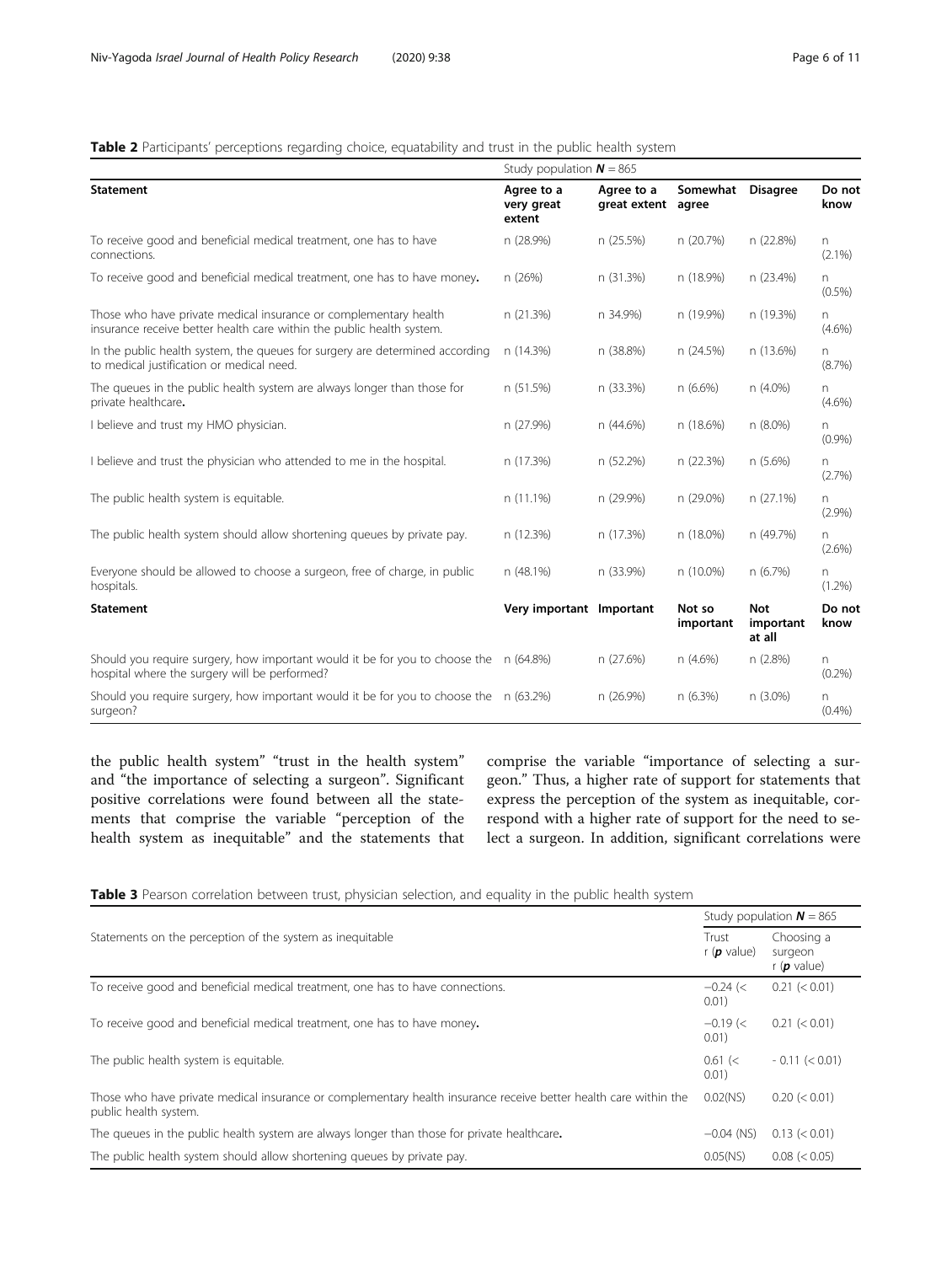found between most of the statements that comprise the variable "perception of the health system as inequitable" and between "trust in the health system".

Grouping of these statements showed that statements relating to "trust in the public health system" were negatively correlated with statements relating to the "importance of selecting a surgeon"  $(r = -0.22, p < 0.01)$  and with statements relating to "the perception that the health system is inequitable" ( $r = 0.61$ ,  $p < 0.01$ ). In other words, the.

higher the level of trust in the public health system, the less it is perceived as less important to select a surgeon and vice versa. In addition, the higher the level of trust in the public health system, the higher the system is perceived as higher equability and vice versa.

The "perception that the health system is inequitable" had a significant positive correlation with the "importance of selecting a surgeon"  $(r = -0.11, p < 0.01)$ . Hence, the more the public health system is perceived as inequitable, it is perceived as higher important to select a surgeon.

#### Variables predicting "trust in the public health system"

Multivariate linear regression analysis was used to determine which socio-demographic background variables contributed to predicting "trust in the public health system". As shown in Table 4, the final model included nine independent predictor variables that significantly explained 13% of the observed variance of trust in the public health system (F  $(10, 831) = 12.12$ ,  $p < 0.01$ ). Notably, "membership in Leumit Health Care Services", "membership in Kupat Holim Meuhedet", and "health status" were introduced into the initial model but their contribution was not statistically significant and therefore they were not included in the final model. The regression coefficients indicate that "education", belonging to the "Jewish Sector", belonging to the "Jewish immigrants from the former Soviet Union" sector, and

"membership in Clalit Health Services" significantly contributed to the model. Hence, higher education and a membership in Clalit Health Services were associated with a higher level of trust, while belonging to the Jewish Sector and being a Jewish immigrant from the former Soviet Union were associated with a lower level of trust (compared to the Arab sector).

# Variables predicting the perception of the public health system as inequitable

To determine which variables contribute to the "perception of the public health system as inequitable", hierarchical linear regression was performed. Sociodemographic variables were introduced in the first step, and "trust in the public health system" was introduced in the second step. As shown in Table [5,](#page-7-0) the final model included 7 independent predictor variables that significantly explained 6% of the observed variance in "perception of the health system as inequitable" (F  $(7, 834)$  = 8.12,  $p < 0.01$ ). Notably, "income", "education", "age", and "membership in Maccabi Healthcare Services", "membership in Leumit Health Care Services" or "membership in Kupat Holim Meuhedet", were introduced into the initial model but their contribution was not statistically significant and therefore they were not included in the final model.

The regression coefficients indicated that "trust in the public health system" and "belonging to the Jewish sector" significantly contributed to the model. In other words, belonging to the Jewish sector and less trust in the public health system were significantly associated with the perception that the health system is more inequitable.

Variables predicting the importance of selecting a surgeon Hierarchical linear regression was performed to predict "the importance of selecting a surgeon". Sociodemographic variables were introduced in the first step.

Table 4 Regression coefficients for predicting trust in the public health system

| Predictors                                              |         | Coefficients |         |           |       |
|---------------------------------------------------------|---------|--------------|---------|-----------|-------|
|                                                         | β       | SE           | В       |           | $R^2$ |
| Gender (male)                                           | 0.01    | 0.04         | 0.01    | 0.34      |       |
| Age                                                     | 0.03    | 0.01         | 0.08    | $2.10*$   | 0.13  |
| Marital status (married)                                | 0.06    | 0.04         | 0.05    | 1.39      |       |
| Education                                               | 0.03    | 0.01         | 0.09    | $2.80**$  |       |
| Income                                                  | $-0.01$ | 0.01         | $-0.04$ | $-1.12$   |       |
| Jewish sector (general)                                 | $-0.50$ | 0.06         | $-0.41$ | $-8.88**$ |       |
| Jewish sector (immigrants from the former Soviet Union) | $-0.34$ | 0.07         | $-0.21$ | $-4.65**$ |       |
| HMO (Clalit Health Services)                            | 0.13    | 0.05         | 0.12    | $2.72**$  |       |
| HMO (Maccabi Healthcare Services)                       | 0.17    | 0.06         | 0.12    | $2.97**$  |       |

HMO Health maintenance organization

\*p < 0.05; \*\*p < 0.01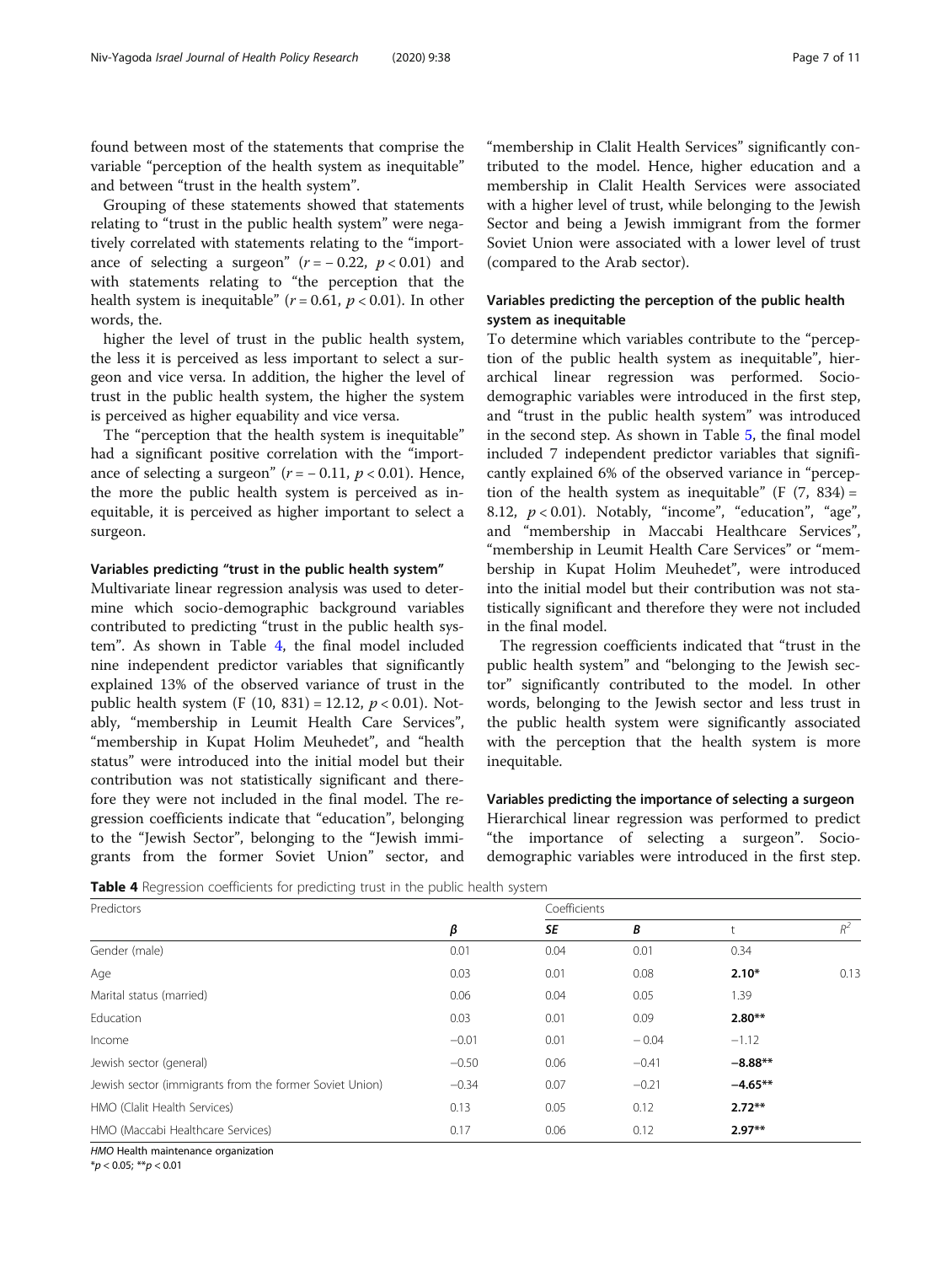### <span id="page-7-0"></span>**Table 5** Regression coefficients for predicting the perception of the health system as inequitable

| Predictors                                              |         | Coefficients |         |           |       |
|---------------------------------------------------------|---------|--------------|---------|-----------|-------|
|                                                         | β       | SE           | B       |           | $R^2$ |
| First step                                              |         |              |         |           | 0.06  |
| Gender (male)                                           | $-0.01$ | 0.04         | $-0.01$ | $-0.13$   |       |
| Marital status (married)                                | 0.09    | 0.05         | 0.06    | 1.78      |       |
| Health status                                           | 0.05    | 0.03         | 0.06    | 1.61      |       |
| Jewish sector (general)                                 | 0.37    | 0.06         | 0.26    | $6.01**$  |       |
| Jewish sector (immigrants from the former Soviet Union) | 0.13    | 0.08         | 0.07    | 1.58      |       |
| HMO (Clalit Health Services)                            | $-0.03$ | 0.05         | $-0.02$ | $-0.68$   |       |
| Second step                                             |         |              |         |           |       |
| Trust                                                   | $-0.10$ | 0.04         | $-0.09$ | $-2.45**$ | 0.06  |

HMO Health maintenance organization

 $*<sub>p</sub> < 0.05; **<sub>p</sub> < 0.01$ 

"Trust in the public health system" and "the perception of the health system as inequitable" were introduced in the second step. As shown in Table 6, the final model included 12 independent predictor variables that significantly explained 13% of the observed variance in predicting the importance of surgeon selection  $(F (12, 829))$  = 10.61,  $p < 0.01$ ). Notably, "membership in Leumit Health Care Services" or "membership in Kupat Holim Meuhedet", were introduced into the initial model but their contribution was not statistically significant and therefore they were not included in the final model.

The regression coefficients indicated that "income", "belonging to the Jewish sector", "membership in Clalit Health Services", "the perception of the health system as inequitable", and "trust in the public health system" made a statistically significant contribution to the model.

In other words, belonging to the Jewish sector, having a higher income and perceiving the health system as more inequitable were associated with attributing greater importance to selecting a surgeon, while membership in Clalit Health Care Services and a higher level of trust in the public health system were related to attributing less importance to selecting a surgeon.

# Predicting the importance of selecting a surgeon based on trust in the public health system and perceiving it as inequitable

To examine the possibility that the "perception of the public health system as inequitable" mediate the association between "trust in the public system" and the "importance of selecting a surgeon", a hierarchical regression analysis was performed. As shown in Table [7](#page-8-0), in the first

Table 6 Regression coefficients for predicting the importance of surgeon selection

| Predictors                                              |         | Coefficients |         |           |         |
|---------------------------------------------------------|---------|--------------|---------|-----------|---------|
|                                                         | β       | SE           | B       |           | $R^2\,$ |
| First step                                              |         |              |         |           | 0.06    |
| Gender (male)                                           | $-0.01$ | 0.04         | $-0.01$ | $-0.77$   |         |
| Age                                                     | $-0.03$ | 0.02         | $-0.01$ | $-1.89$   |         |
| Marital status (married)                                | 0.07    | 0.05         | 0.05    | 1.45      |         |
| Education                                               | $-0.01$ | 0.01         | $-0.03$ | $-0.75$   |         |
| Income                                                  | 0.01    | 0.01         | 0.04    | 0.94      |         |
| Health status                                           | $-0.01$ | 0.03         | $-0.01$ | $-0.30$   |         |
| Jewish sector (general)                                 | 0.32    | 0.06         | 0.26    | $5.43**$  |         |
| Jewish sector (immigrants from the former Soviet Union) | 0.15    | 0.08         | 0.09    | 1.92      |         |
| HMO (Clalit Health Services)                            | $-0.12$ | 0.05         | $-0.10$ | $-2.42*$  |         |
| HMO (Maccabi Healthcare Services)                       | $-0.12$ | 0.06         | $-0.09$ | $-2.08*$  |         |
| Second step                                             |         |              |         |           |         |
| Trust                                                   | $-0.14$ | 0.04         | $-0.14$ | $-3.87**$ | 0.13    |
| Inequability                                            | 0.21    | 0.03         | 0.23    | $6.91**$  |         |

HMO Health maintenance organization

\*p < 0.05; \*\*p < 0.01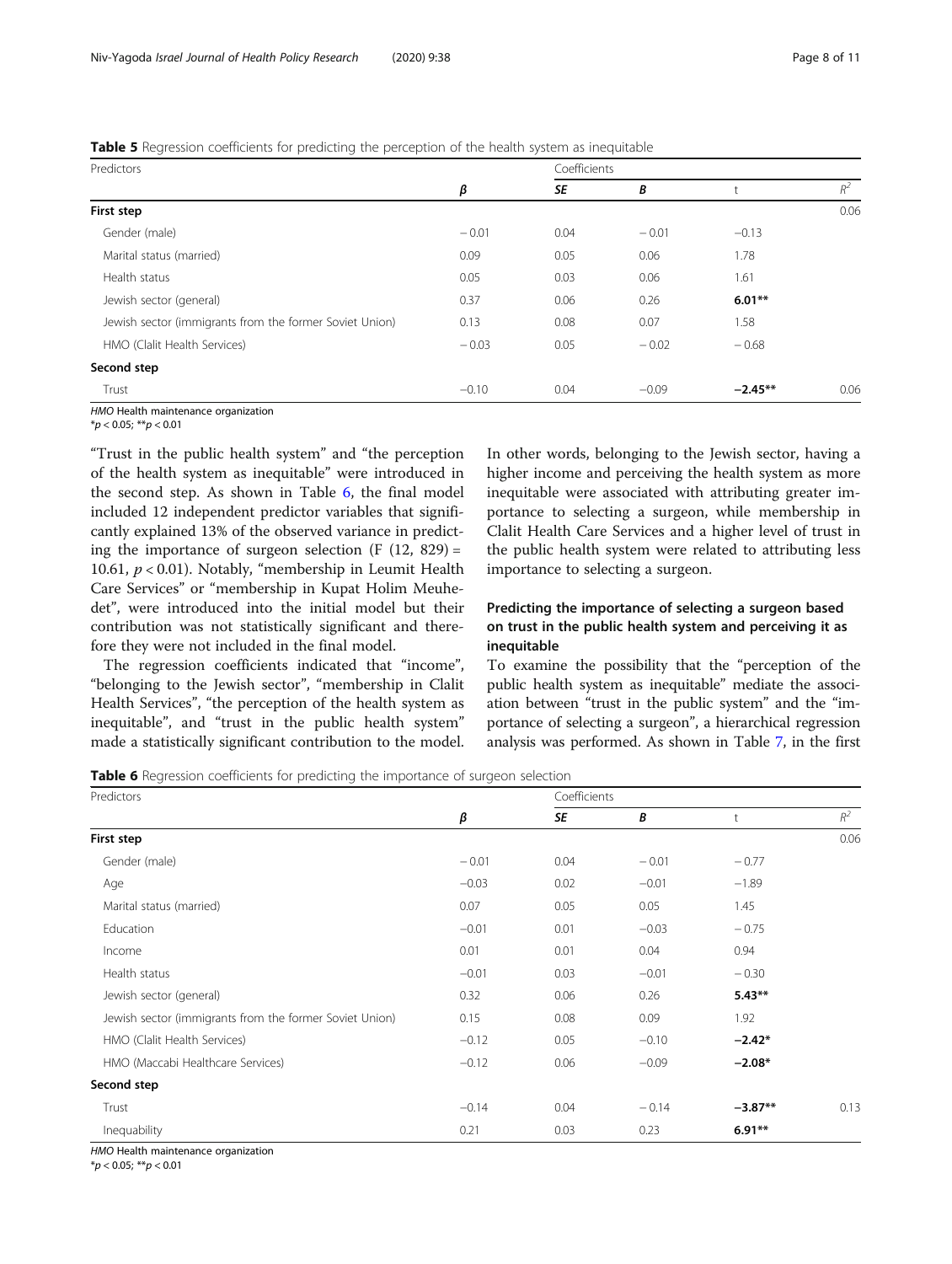<span id="page-8-0"></span>step, "trust in the public health system" was introduced into the model as the independent variable. In the second step, the "perception of the health system as inequitable" was also introduced into the model. The model was statistically significant (F  $(2, 862) = 56.11, p < 0.01$ ). The analysis showed that "trust in the public health system" has a unique and statistically negative contribution, accounting for 5% of the observed variance to the "importance of selecting a surgeon". In the second step, the influence of "trust in the public health system" becomes weaker, while the "perception of the public health system as inequitable" predicts a further 7% to explaining the difference of the "importance of selecting a surgeon". This analysis indicates that the "perception of the health system as inequitable" mediates the relationship between "trust in the public health system" and the "importance of selecting a surgeon".

#### **Discussion**

The importance of the National Health Insurance Law lies in its defining principles: justice, equability and mutual assistance. These three principles determine the ideals and the service benchmarks set by the public health system. The survey results emphasize that there is a possible association between three meaningful factors: the trust in the public health system, the perception of the system's equitability and the public's perception of the importance of selecting a surgeon. This study did not examine the causal relationship between the various factors, but the study data suggests a possible connection between lower trust in the system and lower perception of its equitability, and a subsequent associated increase in the public's desire to select a surgeon and thus to have an influence on their choice of service provider. The public's confidence in the health system has been identified and marked as a significant and critical factor by the public whose views are reflected in the research data (Note: reference to the issue of agreements at the limitations section) .

It seems that after three decades during which senior policymakers have attempted to warn the government

**Table 7** Regression coefficients for predicting the importance of surgeon selection according to trust and perception of equability

| Predictors    |         | Coefficients |         |           |       |
|---------------|---------|--------------|---------|-----------|-------|
|               | β       | SE           | В       | t         | $R^2$ |
| First step    |         |              |         |           |       |
| Trust         | $-0.23$ | 0.03         | $-0.22$ | $-6.69**$ | 0.05  |
| Second step   |         |              |         |           |       |
| Trust         | $-0.18$ | 0.03         | $-0.18$ | $-5.60**$ | 0.12  |
| Equability    | 0.23    | 0.03         | 0.26    | $8.00**$  |       |
| $***n > 0.01$ |         |              |         |           |       |

\**p* < 0.01

and health investors that the public health system is "dying" and/or "collapsing," this message perhaps has permeated the public, and influenced its perceptions and contributed to its growing distrust of the public health system's capabilities. In other words, it seems that this perception came from "above" to the Israeli public, rather than from the people to the policymakers. As such distrust has a systemic impact on the health system, it should be defined as the most significant and critical problem of the public health system.

Support for the issue of public trust in the health system and its various implications can be found in several surveys conducted over the last few years. For example, in a survey conducted by the Brookdale Institute, 84% of the respondents claimed that it was necessary to use personal and/or professional connections in order to receive good treatments quickly during a serious illness [[13\]](#page-10-0). These reports are similar to the findings of a corresponding study in which 54% of the respondents reported that they are "not sure" or "not so sure" that in case of a serious illness they would receive the best and most effective treatment in the Public health system [[13\]](#page-10-0). In another survey that examined the public's attitudes towards health services in Israel, only 39.5% of the respondents expressed their trust in the health system, reflecting "a doubt that exists among the public regarding the ability of the public health system to provide an appropriate response." Similar results have been shown in other studies that each group of non-Jews (Muslims, Christians, Druze) believes that the healthcare system has a great deal of equality (38%+), compared to only 28% of Jews [\[11,](#page-10-0) [14\]](#page-10-0). Similar results were also found in this survey (group of "Jewish" being significantly correlated with a view of system as being inequitable). The survey also found significant differences between the public's image of the family physician (community medicine) and the image of hospital staff. The respondents expressed greater trust in their HMOs than in the hospitals [\[6](#page-10-0)]. similar results have been shown in other studies [[3,](#page-10-0) [11\]](#page-10-0). As stated, these data correspond to data that underlie this work, and they can reinforce the findings and conclusions.

Another manifestation of the crisis in the public health system is reflected in the percentage of individuals who do not believe that they would be able to rely on the public health system in times of need, and therefore purchase complementary or commercial health insurance (75 and 40% respectively) [[7](#page-10-0)]. These data are in accordance with a survey conducted in 2017, in which 84% of respondents reported ownership of any complementary health insurance, and 57% reported ownership of any commercial health insurance policy. The authors of the report also noted that 52% of the respondents had both supplemental and commercial health insurance, while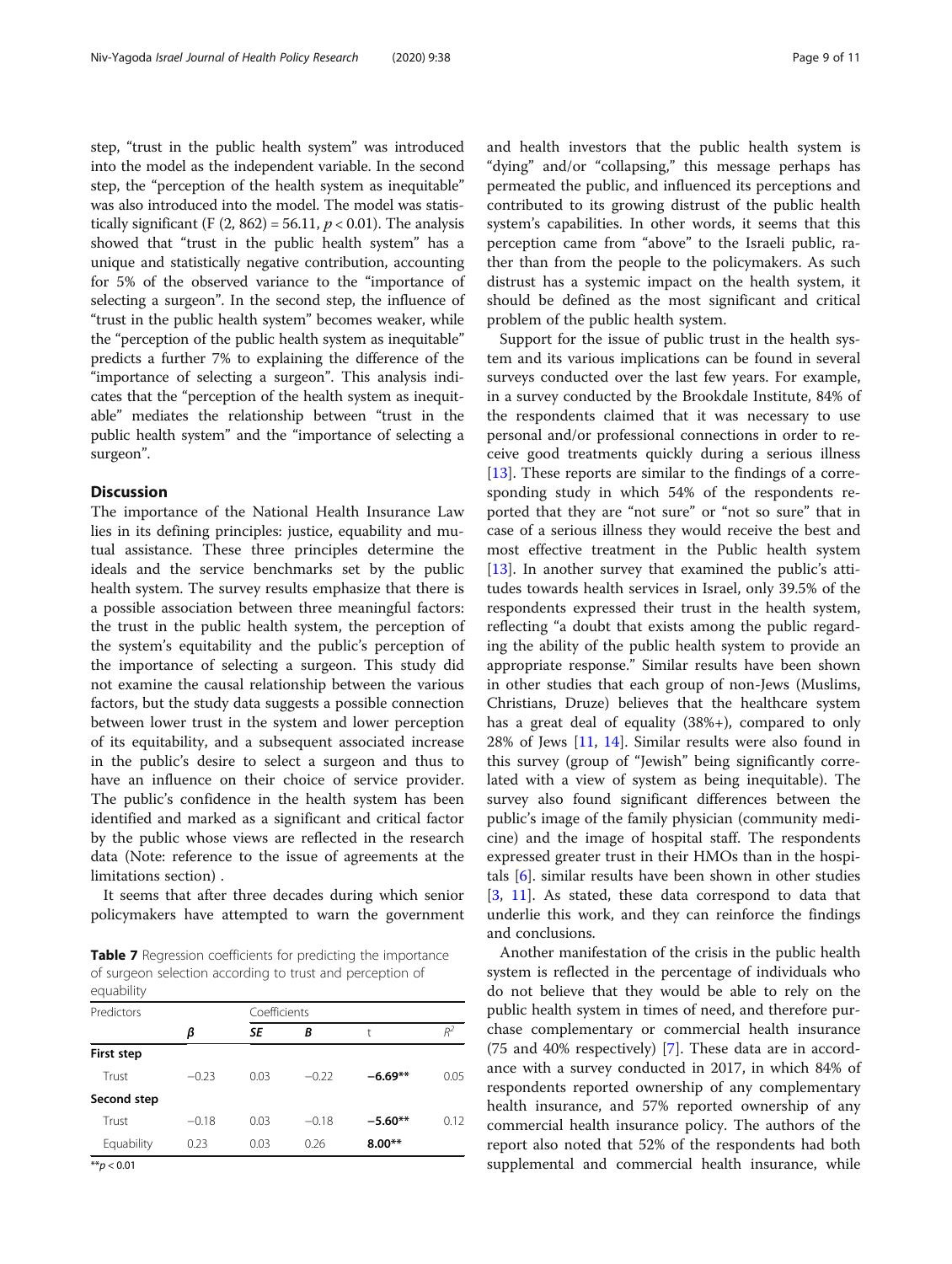only 11% had no additional health insurance to the basic health basket [\[3](#page-10-0)]. Similarly, the findings of this study showed that a high rate of respondents had supplementary insurance (82.5%) and commercial insurance (49.8%). While some see the accelerated rate of private insurance holders as an expression of free will, rational preference of risk and taking personal responsibility for health, others see it as an erosion of the public health basket and the continuing damage to its availability and quality, which has led to lower trust in the public health system and to a search for an alternative private insurance coverage [\[15](#page-10-0)]. This is evidence for the effects of reduced 'public trust' on the health system's effectiveness, its functioning, and the realization of its goals.

In light of the public health system's limited resources and the fear of violating the principle of equality that stands at the heart of the National Insurance Law, it seems that the key to maintaining the public health system is to enhance the public's trust in the system as a whole, and particularly in its efficiency and various mechanisms.

The distrust in the public health system is associated in the public's perception with the importance of selecting a physician, and particularly with selecting a surgeon in public hospitals. The ability to select a surgeon in a public hospital is the means by which the public tries to minimize the level of uncertainty, and to take more control over decisions regarding its own health and life. Here is the place to note the trade-off that can exist between surgeon choice and waiting time. For example, allowing surgeon choice can cause a long wait time for that particular surgeon; so the patient has to choose between waiting time / choosing a surgeon, in correlation to his own preferences and situation.

The findings of the study suggest that it could be useful to consider expanding the range of choices available to the public within the health system in a proportionate, responsible and informed manner while ensuring that the principle of equality is implemented in the allocation of resources in the health system.

This study is a sample of 865 participants representing all sectors of Israeli society and thus providing an accurate picture of the current perceptions about the public health system.

# The limitations of the study include

1. The research findings reflect attitudes, perceptions and opinions that are correct for the day of the study (Note: The common phrase 'Agreed' expresses the degree of consent with the a certain assumption/ statement, but it does not indicate that the assumption/statement is a fact. Also, "agreed"

can be used by some respondents as a default response).

- 2. The findings of the quantitative research express public attitudes and perceptions as reported in a telephone survey. The rate of response to the telephone survey is low (31%), which may affect the degree of representation of the sample. The low response rate is explained in the scientific literature as a result of a variety of factors and processes that have occurred over the years. (Eg, between women and men), based on social perception (decreased willingness to respond to surveys) and technological progress (identifying and ignoring unidentified telephone numbers). In order to deal with the low response rate, and to purpose to express a representative sample of the Israeli population each group as been sampled went a process of standardization to got a relative weight in the population of Israel according to data from the C.B.S.
- 3. Quantitative research findings represent the observed variables, but due to limitations of the study design (a cross-sectional analysis), the statistical correlations found do not necessarily reflect causal relationships.

In order to strengthen the internal validity and the external validity of the research, an integrated research methodology was used, which included constructing a questionnaire based on qualitative research findings, piloting of the interviews, statistical analysis in a number of methods (univariate, multivariate, Indices, etc.).

# Conclusions

Israeli policymakers believe that public trust in the public health system is a fundamental condition for maintaining an efficient and equitable health system in Israel [[12\]](#page-10-0). The survey of the general public suggests that uncertainty regarding the identity of the surgeon who will perform a procedure in a public hospital may be linked to a sense of insecurity and distrust of the public in the public health system. The survey also suggests that this may, in turn, encourage the public to turn to the private health system in which the individual has more control over choosing the treating surgeon.

Therefore, it may be that promoting public trust in the public health system could be a mechanism for reducing the usage of the private health system, decreasing private health expenditure in the long run. One of the ways to strengthen the public's confidence in the public health system could be to provide the patient with reliable information regarding parameters such as the identity of the senior surgeon in the operating room or the surgeon's suitability for the patient's medical condition. The